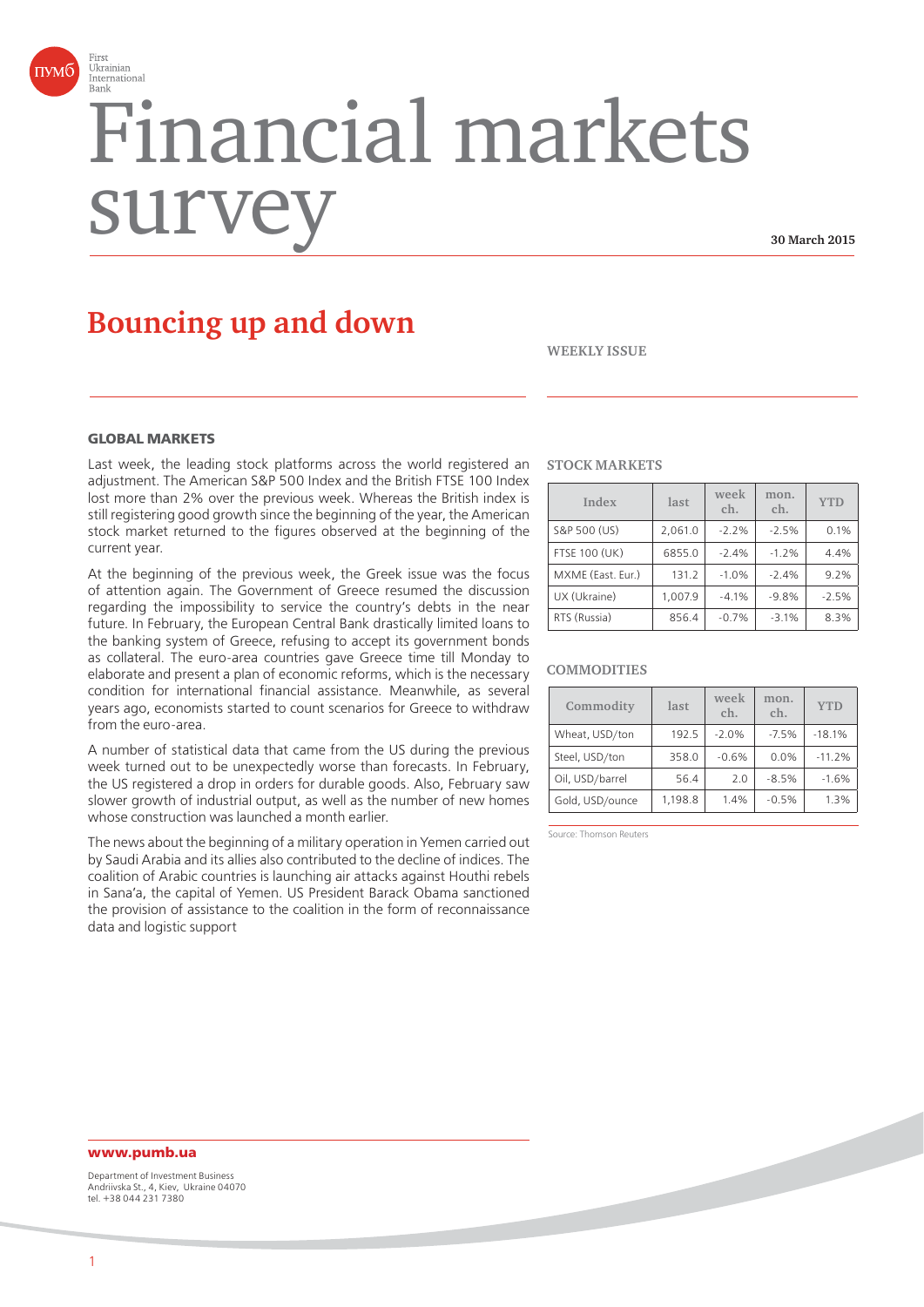

## **Balance of payments**

In February 2015, Ukraine's current account balance deteriorated. Exports **LATEST MACROECONOMIC DATA** of goods and services shrank at a more rapid pace than imports. Deficit of the country's current account reached USD 405 million in February 2015 against USD 359 million in January 2015.

At the same time, deficit of the capital and financial account shrank and totaled USD 338 million in February against USD 531 million in January. In particular, February saw an increase in foreign direct investment, as well as in the "Other Capital" category.

Deficit of the consolidated balance of payments totaling USD 734 million was financed with the help of reserve assets.

# **Wages**

Real wages in Ukraine shrank 18.2% in February 2015 compared to February 2014. The main reasons for real wages to shrink were the recession of the country's economy and galloping inflation. Statistics bodies registered that wages shrank the most seriously in Luhansk, Kherson and Kyiv oblasts.

In February 2015, the average monthly wage of full-time employees totaled UAH 3,633. The highest wages were observed in the city of Kyiv, Donetsk and Dnipropetrovsk oblasts. The lowest wages were registered in Ternopil, Kherson and Chernivtsi oblasts.

#### **BOND MARKET**

Last week, the Ministry of Finance did not hold any tenders to place internal government bonds. There is no schedule of tenders for the current month. Perhaps, the Ministry of Finance gave up the idea of raising financial resources at the domestic market owing to the high cost of resources. At the current stage, the Budget deficit will be financed with the help of the IMF loan.

Last week, the sum allocated by the National Bank at a tender to support liquidity of banks reached UAH 286 million against UAH 500 million disbursed a week earlier. The above-mentioned refinancing resources were granted on 25 March to three banks for 13 days. The weighted average refinancing rate for the above-mentioned loans inched down to 30.14% per annum compared to 31.72% a week earlier.

The total sum of overnight loans which the NBU issued to banks from Monday to Thursday of the previous week reached UAH 1.3 billion.

Last week, the National Bank of Ukraine managed to raise UAH 38.5 billion by way of placing certificates of deposit from Monday to Thursday. At that, the NBU placed overnight certificates of deposit for the total of UAH 33.8 billion over this period.

Last week, the overall level of the banking system liquidity went down. By the end of the previous week, both the volume of deposit certificates in circulation and the balance on correspondent accounts declined.

| Indicator                                                 | Value   |
|-----------------------------------------------------------|---------|
| Current account balance in February 2015, USD<br>millions | $-405$  |
| Change in real wages in February 2015, % year-<br>on-year | $-18.2$ |

Source: the State Statistics Service

#### **BANKING SYSTEM LIQUIDITY**



#### **Ukraine**

**30 March 2015**

2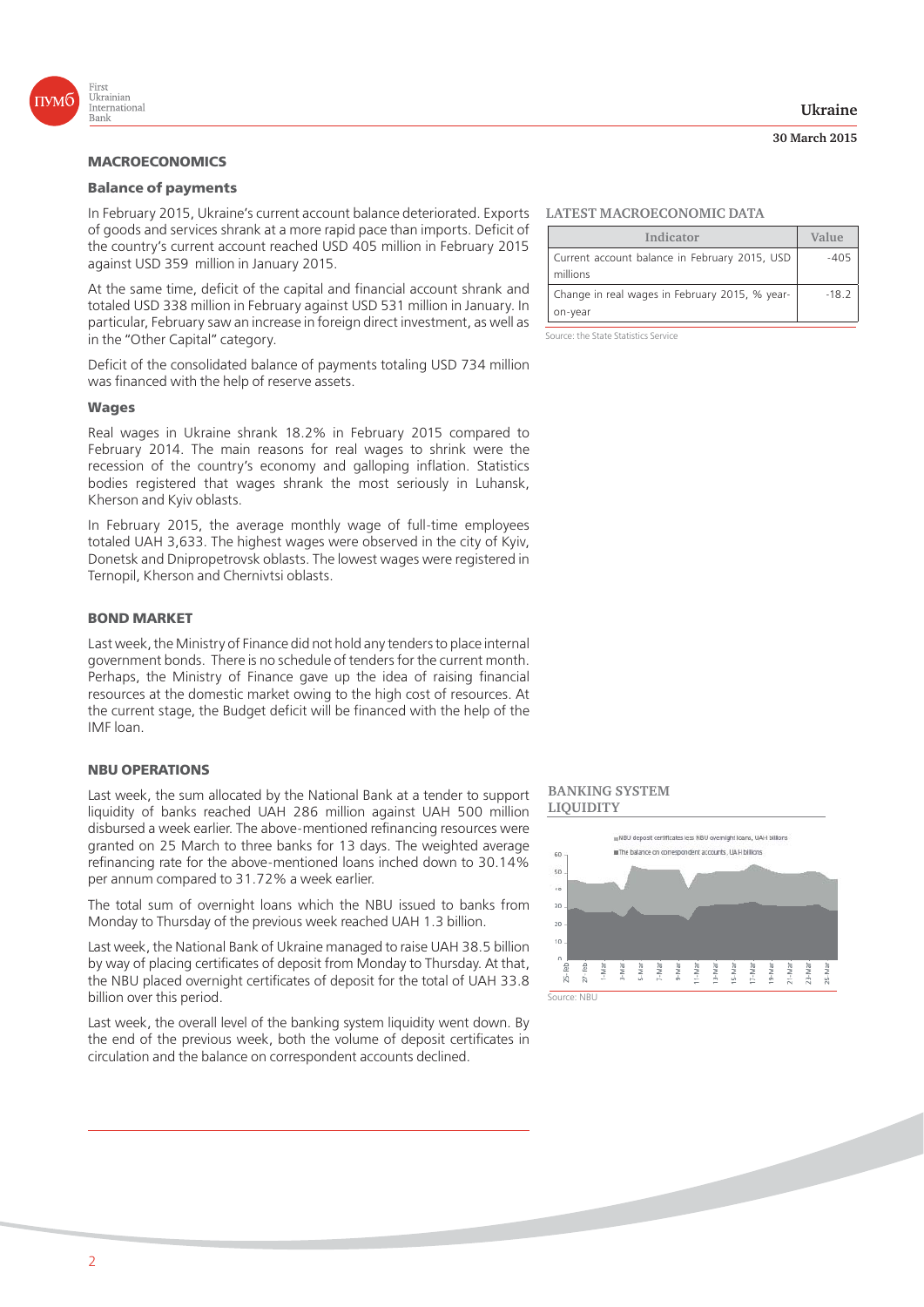

**EQUITY MARKET** The Ukrainian stock market continued to fall during the previous week. By the end of the previous week, the Ukrainian Exchange (UX) Index lost 4.1% and closed at 1,007.91 points on Friday, 27 March. Since the beginning of the year, the UX Index lost 2.5%.

In addition to the negative external background, players on the Ukrainian stock market were concerned about the worsening in the political situation within the country connected with the dismissal of Head of Dnipropetrovsk Oblast State Administration Ihor Kolomoyskiy.

### **FOREIGN EXCHANGE MARKET**

Last week, trading on the interbank foreign exchange market ranged within the limits of UAH 23.10-23.30/USD on Monday, UAH 23.20-23.60/USD on Tuesday, UAH 23.45-23.65/USD on Wednesday, UAH 23.45-23.65/ USD on Thursday, and UAH 23.45-23.55/USD on Friday. Demand was slightly higher than supply, and the interbank foreign exchange rate market kept close to the UAH 23.50/USD mark. During the last several weeks, the National Bank carried out interventions at the above-mentioned exchange rate, when it considered necessary.

The maximum foreign exchange sales volumes were registered on Wednesday, 25 March: above USD 0.25 billion (all currencies), including sales of the American currency alone for the total of more than USD 0.18 billion. As we can see, trading on the interbank foreign exchange market, as before, continues to be at the minimally low level.

Last week, the cost of resources on the interbank lending market did not change and remained high. During the previous week, the cost of overnight loans was 21-25% per annum, while rates for weekly resources stood at 22-26% per annum. The cost of monthly resources was 22-27% per annum.

The balance on correspondent accounts went down in the course of the previous week. As of Friday morning, 27 March, the balance on correspondent accounts equaled UAH 27.0 billion.

**Ukraine**

**30 March 2015**





**EXCHANGE RATE (UAH/USD)**

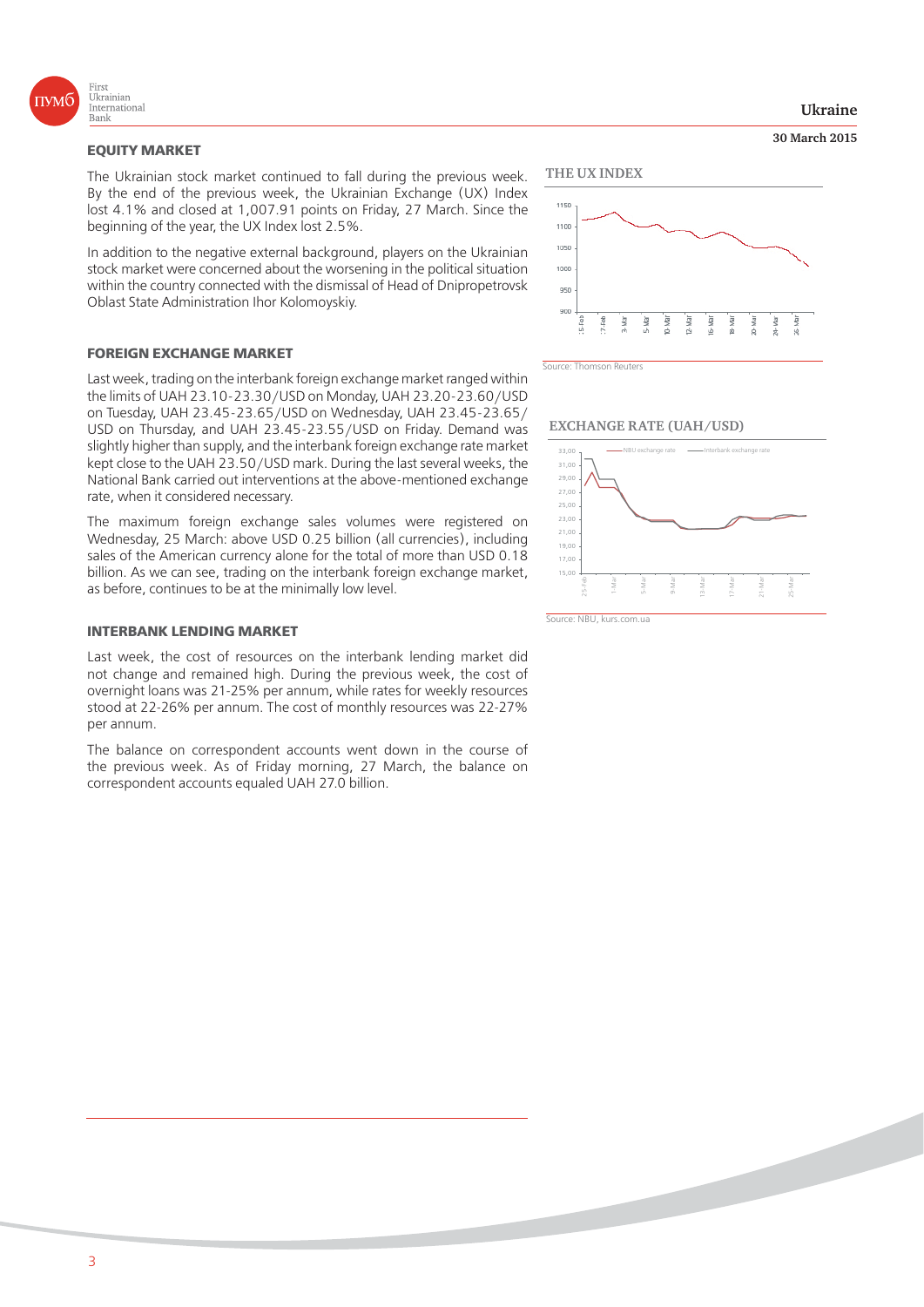

## **Ukraine**

## **30 March 2015**

## **UKRAINE'S MACROECONOMIC INDICATORS**

| Indicator                                                               | 2014    | 2015                         |
|-------------------------------------------------------------------------|---------|------------------------------|
| GDP, %                                                                  | $-6.8$  |                              |
| Industrial output, %                                                    | $-10.7$ | $-22.5$<br>(February)        |
| Consumer price growth, %                                                | 24.9    | 34,5<br>(February)           |
| Producer price growth, %                                                | 31.8    | 41,0<br>(February)           |
| Balance of trade, USD billions                                          | $-5.4$  | $-0.8$<br>(January-February) |
| Official exchange rate, annual<br>average, UAH/USD                      | 11.89   | 20.36<br>(January-February)  |
| Weighted average interbank<br>exchange rate, annual average,<br>UAH/USD | 11.97   | 20.36<br>(January-February)  |
| Weighted average interbank<br>exchange rate, by year end,<br>UAH/USD    | 15.79   | 30.01<br>(end of February)   |
| Banking system assets, % of gr<br>owth                                  | 3.0     | 26.8<br>(January-Feburary)   |
|                                                                         |         |                              |

Source: the State Statistics Service, NBU